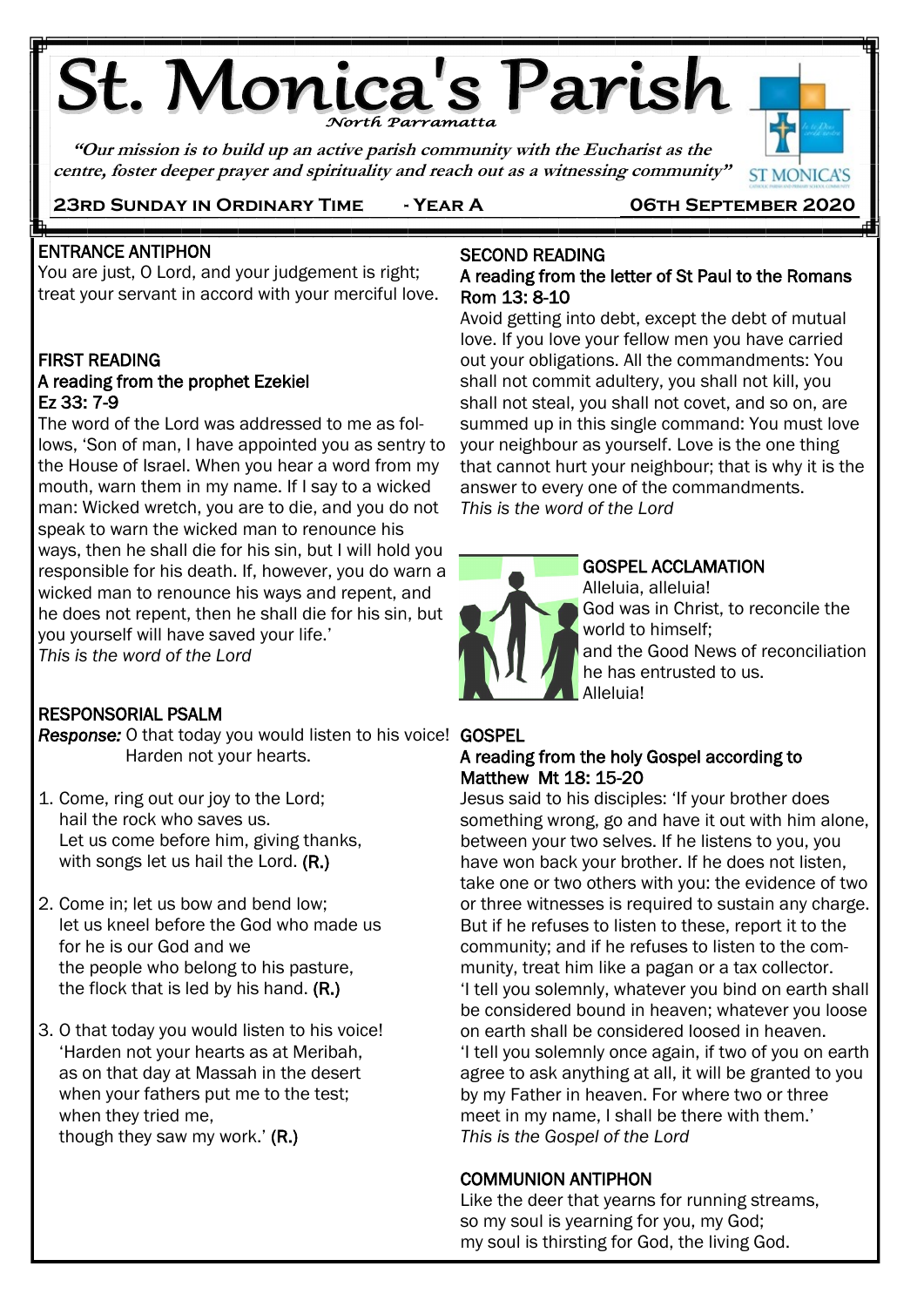# *St. Monica's Catholic Parish*

**Cnr Church Street and North Rocks Road, North Parramatta**

| SUNDAY MASSES:                                           | Saturday Vigil - 5pm; Sunday - 9am, 11.30am (Cantonese/Chinese Mass) and 6pm                     |
|----------------------------------------------------------|--------------------------------------------------------------------------------------------------|
| <b>WEEKDAY MASSES:</b>                                   | Tuesday-Friday - 9.15am                                                                          |
| <b>EXPOSITION:</b>                                       | Every Friday following 9.15am Mass until 10.45am,                                                |
| <b>RECONCILIATION:</b>                                   | Friday 10-10.30 am Saturday - 4-4.40pm or on request                                             |
| <b>MARRIAGES:</b>                                        | Please contact the Parish Priest at least 12 months prior                                        |
| <b>BAPTISMS:</b>                                         | Please contact the Parish Office for appointment with the Parish Priest. Phone: 9630-1951        |
| ANOINTING OF THE SICK/<br>EUCHARIST AT HOME              | Please contact the Parish Office or Fr Ephraim Lam Phone: 9630-1951                              |
| <b>PARISH ADMINISTRATOR/</b><br><b>CHINESE CHAPLAIN:</b> | Fr. Ephraim Lam Phone: 9630 -1951<br>Email: shingmanlam@gmail.com                                |
| <b>POSTAL ADDRESS:</b>                                   | 8 Daking Street, North Parramatta, 2151<br>Website: http://www.stmonicanp.org.au                 |
| <b>OFFICE HOURS:</b>                                     | Phone: 9630-1951 Fax: 9630-8738<br>Tuesday-Friday 8.30am-2.30pm<br>Email: stmonicanp@bigpond.com |

*St. Monica's School*

Phone: 8832 4100 Fax: 9683-4984 Email: stmonicasnparra@parra.catholic.edu.au

### REFLECTION

## **Boundaries and Juries**

Our Lord acknowledged that the community he was establishing had to set boundaries. Who is to decide who is within or outside those boundaries?

In today's Gospel, Our Lord teaches that a nuanced step by step process should be invoked. First, there is private conversation, then slightly extended to bring in two or three others, then a sort of church community jury before a person is put beyond the pale. Our Lord promises to be with them to help guide their decision.

We all know of marriages which are fractured and where one partner has found intimacy and security in a second (civil) marriage.

Pope Francis has not suggested that the second marriage be regarded as valid. But he has suggested a process of discernment to allow a divorced person to receive 'the Eucharist . . . a powerful medicine and nourishment for the weak.'

Could a jury of ordinary Catholic lay people help make that discerning judgement, and then advise the Bishop as to the next step?

We could pause for a moment to ponder the promise: 'Where two or three are gathered into my name, I am there with them.'

© Fr Michael Tate; mtate@bigpond.com

#### Act of Spiritual **Communion**



My Jesus, I believe you are present in the most Blessed Sacrament.

I love you above all things and desire to receive You into my soul.

Since I cannot now receive You sacramentally, come at least spiritually into my heart.

I embrace You as if You were already there, and unite myself wholly to You.

Never permit me to be separated from You.

Amen.

#### FEAST DAYS & **COMMEMORATIONS**

September 08, THE NATIVITY OF THE BLESSED VIRGIN MARY

#### PLEASE REMEMBER TO PRAY FOR THOSE OF OUR PARISH FAMILY WHO ARE SICK. ESPECIALLY

Paul Chiu, John Rodrigues, Dave & Fan Lin Wilson, Francis Lee, Jerry A, Michelle Barnes, Levi Bell, Grace Boitano, Gesualda Borg, Monica Teresa & Fernanda Carigliano, Veronica Coorey. Antoinette Coorey, Margaret Dorahy, Heidi Ellich, Josie Estera, Philippe Kalife, Tim Kelly, Mary Korunic, Lillian Leigh, Monique Malouf, Tina de Larrazabal, Rosa Santos, Maria Itang Tagle, Llave Family, Sheila Watts, Gloria Cherote,

#### MASS INTENTIONS

Tony Iaria Anthony Khalil Gabriella Wehbe Joseph Wehbe Hinid Wehbe Mouris Takchi Hasna Takchi Elias Hkeik Sam Takchi Maria Joseph Abraham